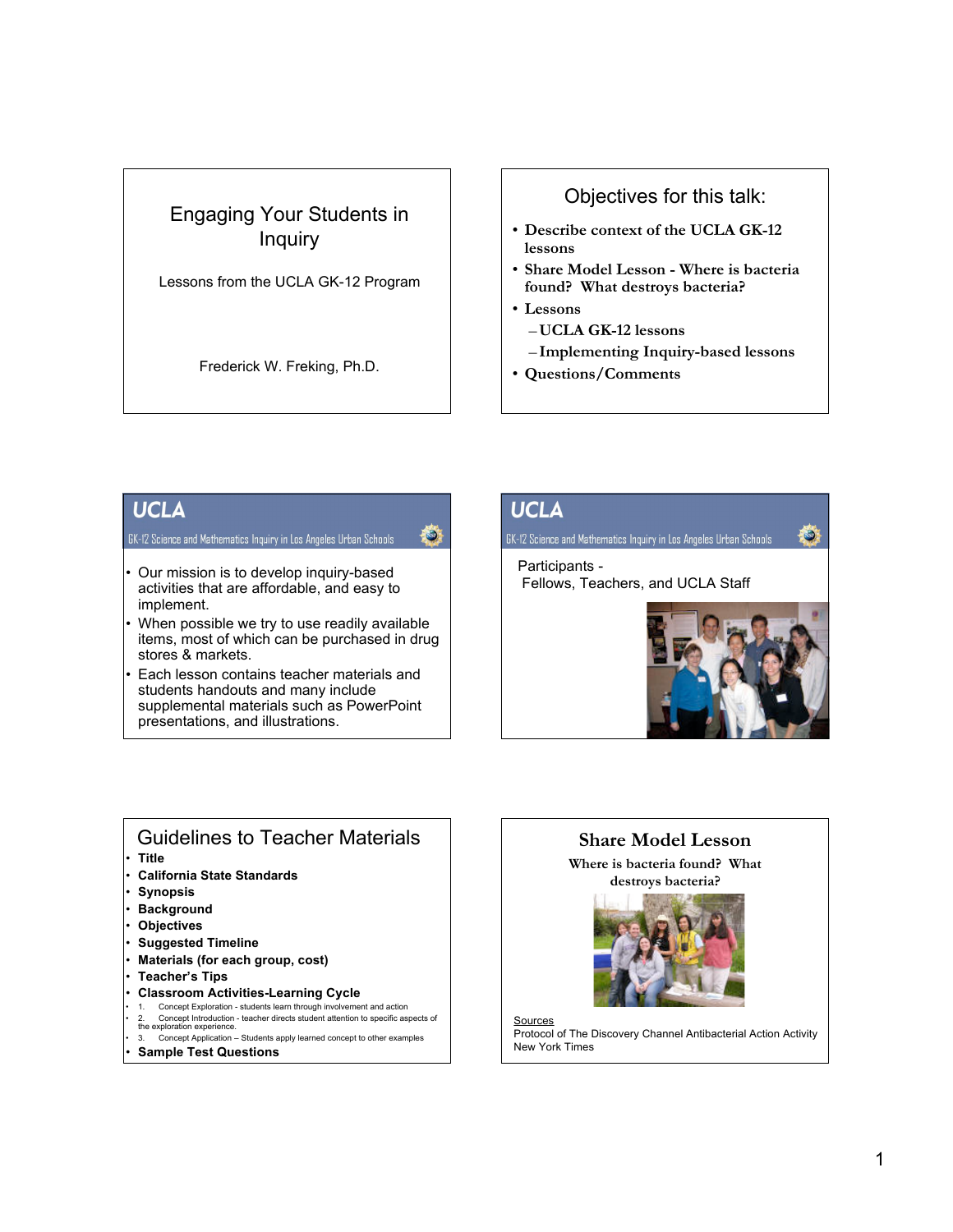#### **California Standards Addressed: 9-12 Grade Biology/Life Science and Investigation and Experimentation**

- 10d. *Physiology*. Students know there are important differences between bacteria and viruses with respect to their requirements for growth and replication, the body's primary defenses against bacterial and viral infections, and effective treatments of these infections.
- 1a. *Investigation and Experimentation.* Students will select and use appropriate tools and technology to perform tests, collect data, analyze relationships, and display data.
- 1b. *Investigation and Experimentation.* Students will identify and communicate sources of unavoidable experimental error.
- 1c. *Investigation and Experimentation.* Students will identify possible reasons for inconsistent results, such as sources of error or uncontrolled conditions.
- 1d. *Investigation and Experimentation.* Students will formulate explanations using logic and evidence.
- 1f. *Investigation and Experimentation.* Students will distinguish between hypothesis and theory as scientific terms.

#### **Synopsis**

• Groups of students sample different areas of their school where they think they will find bacteria and culture that bacteria on agar plates. One of their agar plates will be impregnated with ampicillin, on the others, they will use one half of the plate as a control and apply a household antibacterial agent (e.g. antibacterial dish soap, hand soap, bleach, alcohol, antibacterial ointment, etc.) to the other half to test its effectiveness in killing bacteria. By comparing the number of colonies on their plates with those of other groups, students will get an idea of which places in their school harbor the most bacteria. Comparing the growth on plates treated with antibacterials will give them an idea of which antibacterial is the most effective. This activity also seeks to introduce the concept of experimental controls, and challenges students to think about experimental design and possible sources of error.

**Background Information** • Microscopic bacteria can be found just about anywhere, but some areas harbor more than others. This activity will allow students to culture bacteria from different parts of their school and to visually see the colonies as the bacteria multiply into the millions and billions. Agar is nutrient medium for bacteria, created to provide optimum conditions for many bacteria to grow and multiply. Many bacteria can live and multiply at room temperature, but the optimum temperature for the growth and multiplication of bacteria is about 37C, so an incubator or heater, if it is available, will speed growth, to get students results sooner. However, bacteria should grow just fine at room temperature. Agar plates should always be stored with the agar side up so that condensation from the lid does not drip onto the agar.

# **Background Information**

• Manufacturers often add anti-bacterial drugs such as triclosan to household products, ranging from hand soaps to dishwashing detergents, in order to market them as antibacterial. Health officials caution that widespread use of some surface antibacterials, such as triclosan, may lead to strains of bacteria that are resistant to those drugs:http://www.kidsource.com/health/enzyme.html. Furthermore, they have found that products with these agents don't necessarily eliminate more bacteria than products without the drugs. This activity gives students the opportunity to test and compare household antibacterial agents of all kinds for their ability to kill bacteria.

### **Suggested Class Time Overview**

- 2.5 class periods total time
- Day  $1 0.5$  class period
	- Read and discuss article: "On Germ Patrol, at the Kitchen Sink"
	- Demo of pouring agar plate
- Day 2 full class period
- Review technique of swabbing plate
- As a group, decide where they want to sample, write it down.
- Follow procedure on Student Handout to infect plates, apply antibacterial agents, and label.
- Place in incubator
- Day 3 or  $4 5$  min. for monitoring plates
- Day 5 analysis and presentation of results

# **Advance Preparation/Materials**:

- Agar
- Ampicillin
- Covered plastic Petri dishes
- Sterile swabs
- Markers for writing names on plastic petri dishes
- Some household antibacterial products, just in case students don't bring in their own. (examples)
- incubator (optional, but recommended)
- Agar plates should be prepared before the activity begins. (Description is included.)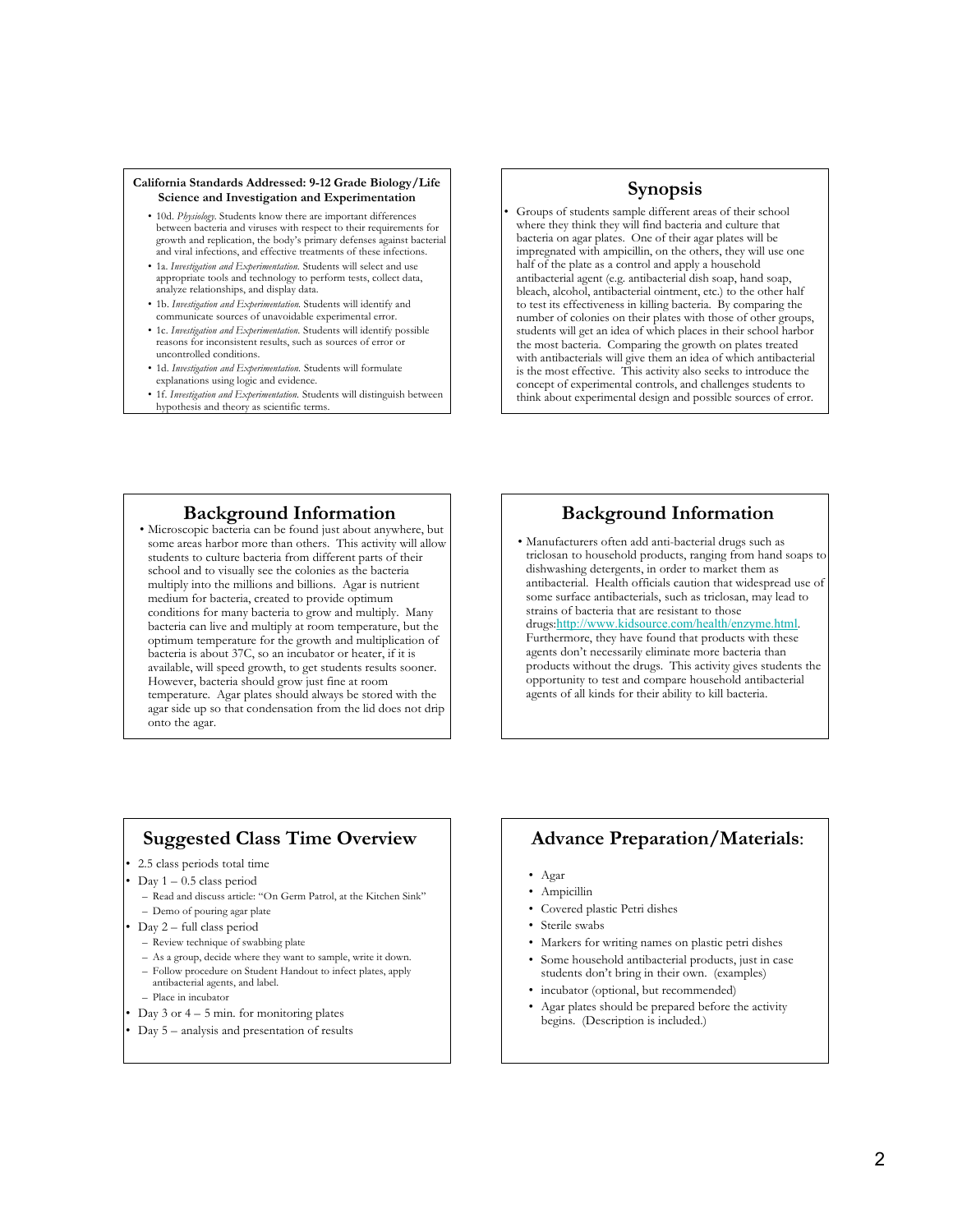#### **Engagement**: Have the students read the New York Times article, "On Germ Patrol, At the Kitchen Sink," by Wendy Marston:

#### http://www.nytimes.com/learning/teachers/featured\_articles/

19990223tuesday.html

- write answers to the following questions:
	- 1.Who was Thomas Crapper?
	- 2.Why does Dr. Gerba recommend that you keep your toothbrush in the medicine cabinet? – 3.What is *E. coli*?
	-
- 4.Why does the kitchen sometimes have the most bacteria?
- This engagement activity not only introduces the subject and will start students thinking about where they can find germs and bacteria, but
- also helps students build literacy and reading comprehension skills
- Ask the students to bring in anti-bacterial products from home: these can include hand-soaps, dishwashing soaps, germicidal gels, antibiotic ointment, disinfectant spray, bleach, alcohol, etc.

#### **Exploration/Activities:**

- Students can work in small groups for this activity, ideally between 3-5 students in a group. Most of the instructions for this activity are clearly written in the student handout. However, it will be important to have a discussion with the students before they start the activity so know some of the basics (see also *Lesson Outline*)
	- –What is a bacteria?
	- –What is agar? Agar plate is a scientific tool. Scientists have designed agar to be the favorite food of bacteria.
	- –How fast does bacteria grow?
	- –How can we make bacteria grow faster? Introduce incubator.
	- –Technique of swabbing plate why we do it that way
	- Safety information don't open infected plates.

- **Exploration/Activities:**<br>
1. Decide where to sample Each group of students should decide where in the school they would like to sample. In order to make the activity more interesting, the instructor should make sure that each group is sampling a different area or aspect of the school or classroom. Sampling areas should be specific (e.g. handrail of stairway, computer keyboard, doorknob, refrigerator shelf, Juan's chair).
- Streaking the plates Directions on the student handout. Make sure to emphasize to the students that if they touch the tips of the swabs with their fingers, they will contaminate them with bacteria from their fingers.
- Monitoring the plates Students should monitor the plates for 3 days before analyzing the results. Each day, they should count the number of bacterial colonies on their plates and write these tallies in the chart on their student handouts. This should only take 5-10 minutes each day.

4. Analyzing the results – On the third day of incubation, students should make their final tallies and record them in the chart on the student handout. Each group should send a representative to put the results from the CONTROL halves of plates 1, 2, and 3 on the class data table on the board. Class data table should look something like this:

| Sampling<br>boys<br>computer<br>doorknob<br>keyboard<br>bathrm sink<br>area<br>55<br>215<br>120<br>Plate 1<br>Plate 2<br>96<br>32<br>50<br>88<br>73<br>Plate 3<br>99<br>101.3<br>53.3<br>121.3<br>Average | Group<br>Name | Javier's<br>group | Duane-O | Germies | etc. |  |
|-----------------------------------------------------------------------------------------------------------------------------------------------------------------------------------------------------------|---------------|-------------------|---------|---------|------|--|
|                                                                                                                                                                                                           |               |                   |         |         |      |  |
|                                                                                                                                                                                                           |               |                   |         |         |      |  |
|                                                                                                                                                                                                           |               |                   |         |         |      |  |
|                                                                                                                                                                                                           |               |                   |         |         |      |  |
|                                                                                                                                                                                                           |               |                   |         |         |      |  |
|                                                                                                                                                                                                           |               |                   |         |         |      |  |

- *6. Optional*: have students calculate percentage difference between # of bacteria colonies on control and treated for each of their plates using the following formula to get a percent effectiveness that can be compared between products:
	- (Control Treated) x 100

#### Control

- 7. Discussion questions:
	- –Did you get the results you were expecting?
	- –What were the possible sources of experimental error?
	- –Were some of the antibacterial agents better than others? Which worked well, which did not?

#### • 5. Graphing and interpreting results

- **Discuss and define control** by this time, the students will probably have gained some understanding of the concept of a control, just by preparing their plates.<br>However, one can present them with the following scenario, "Let's say we swabbed<br>a whole plate with bacteria from Julia's forehead, then appli the whole plate, without using a control. On day 3, we look at the plate and we find this [draw a circle on the board with no dots on it (no bacterial colonies)]. What does this tell you?" Hopefully the students will come board and divide them into control and treated. For one of the plates, put lots of<br>bacterial colonies on the control half (leaving the treated side blank) for the other<br>plate, leave the whole plate blank – ask the students ask them what the purpose of a control is.
- Have students graph class results (sampling area on the x-axis, average number of bacteria on y-axis). Discuss why we are using the control regions to compare between groups and why we use averages instead of just picking one of the samples as a representative.